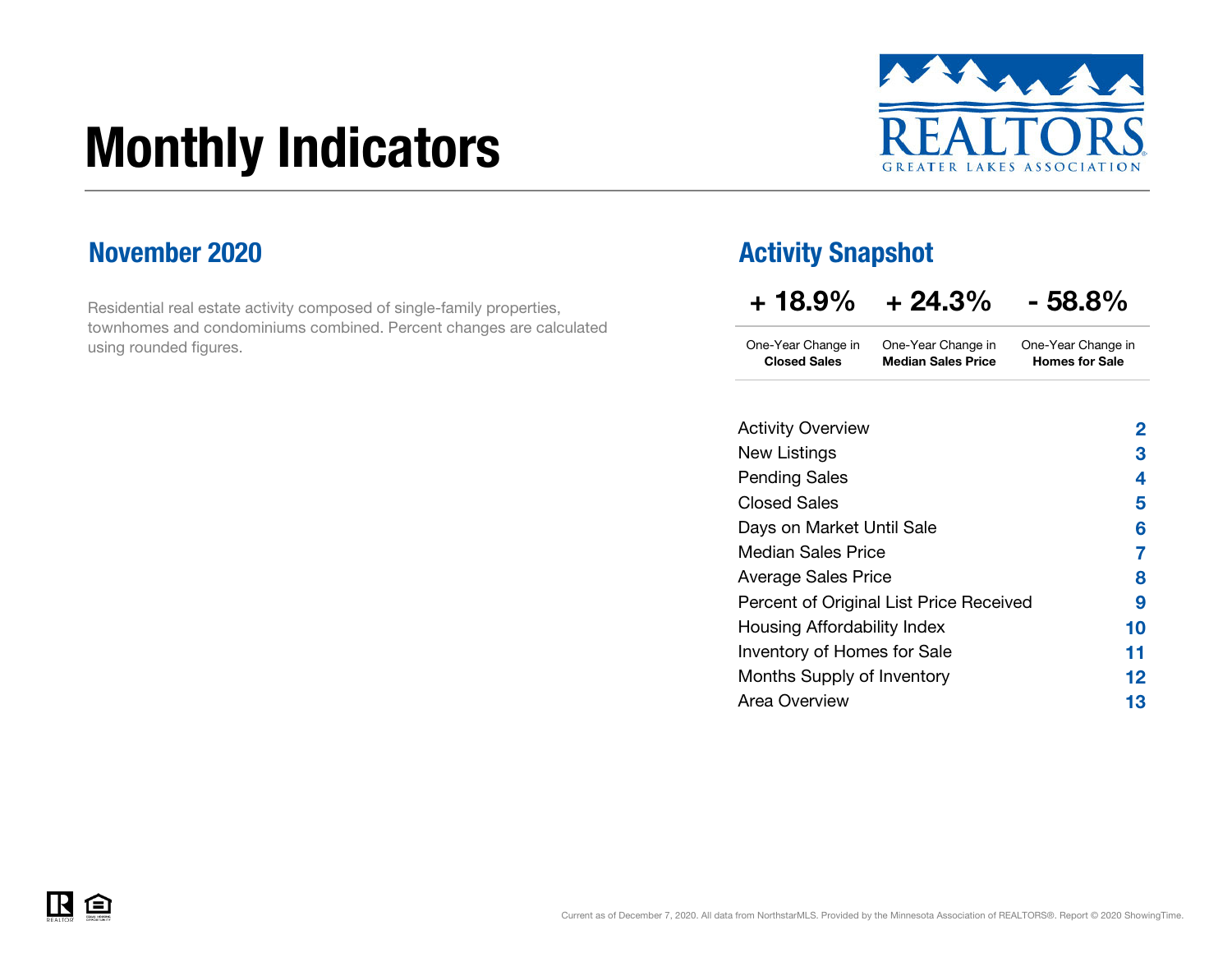# Activity Overview

Key metrics by report month and for year-to-date (YTD) starting from the first of the year.



| <b>Key Metrics</b>           | <b>Historical Sparkbars</b>                 | 11-2019   | 11-2020   | Percent Change |           | <b>YTD 2019 YTD 2020</b> | Percent Change |
|------------------------------|---------------------------------------------|-----------|-----------|----------------|-----------|--------------------------|----------------|
| <b>New Listings</b>          | 11-2017<br>11-2018<br>11-2019<br>11-2020    | 271       | 270       | $-0.4%$        | 7,141     | 6,454                    | $-9.6%$        |
| <b>Pending Sales</b>         | 11-2017<br>$11 - 201$<br>11-2019<br>11-2020 | 292       | 372       | $+27.4%$       | 5,112     | 5,858                    | $+14.6%$       |
| <b>Closed Sales</b>          | 11-2019<br>11-2017<br>11-2018<br>11-2020    | 428       | 509       | $+18.9%$       | 5,045     | 5,548                    | $+10.0%$       |
| <b>Days on Market</b>        | 11-2018<br>11-2017<br>11-2019               | 75        | 55        | $-26.7%$       | 72        | 66                       | $-8.3%$        |
| <b>Median Sales Price</b>    | 11-2017<br>11-2018<br>11-2019<br>11-2020    | \$185,000 | \$230,000 | $+24.3%$       | \$195,000 | \$219,900                | $+12.8%$       |
| <b>Avg. Sales Price</b>      | 11-2017<br>11-2018<br>11-2019<br>11-2020    | \$216,962 | \$286,915 | $+32.2%$       | \$230,244 | \$264,421                | $+14.8%$       |
| Pct. of Orig. Price Received | 11-2017<br>11-2018<br>11-2019<br>11-2020    | 93.4%     | 97.1%     | $+4.0%$        | 95.0%     | 96.3%                    | $+1.4%$        |
| <b>Affordability Index</b>   | 11-2018<br>11-2017<br>11-2019<br>11-2020    | 153       | 135       | $-11.8%$       | 145       | 142                      | $-2.1%$        |
| <b>Homes for Sale</b>        | 11-2017<br>11-2018<br>11-2019<br>11-2020    | 1,841     | 758       | $-58.8%$       |           |                          |                |
| <b>Months Supply</b>         | 11-2017<br>11-2018<br>11-2019<br>11-2020    | 4.1       | 1.5       | $-63.4%$       |           |                          |                |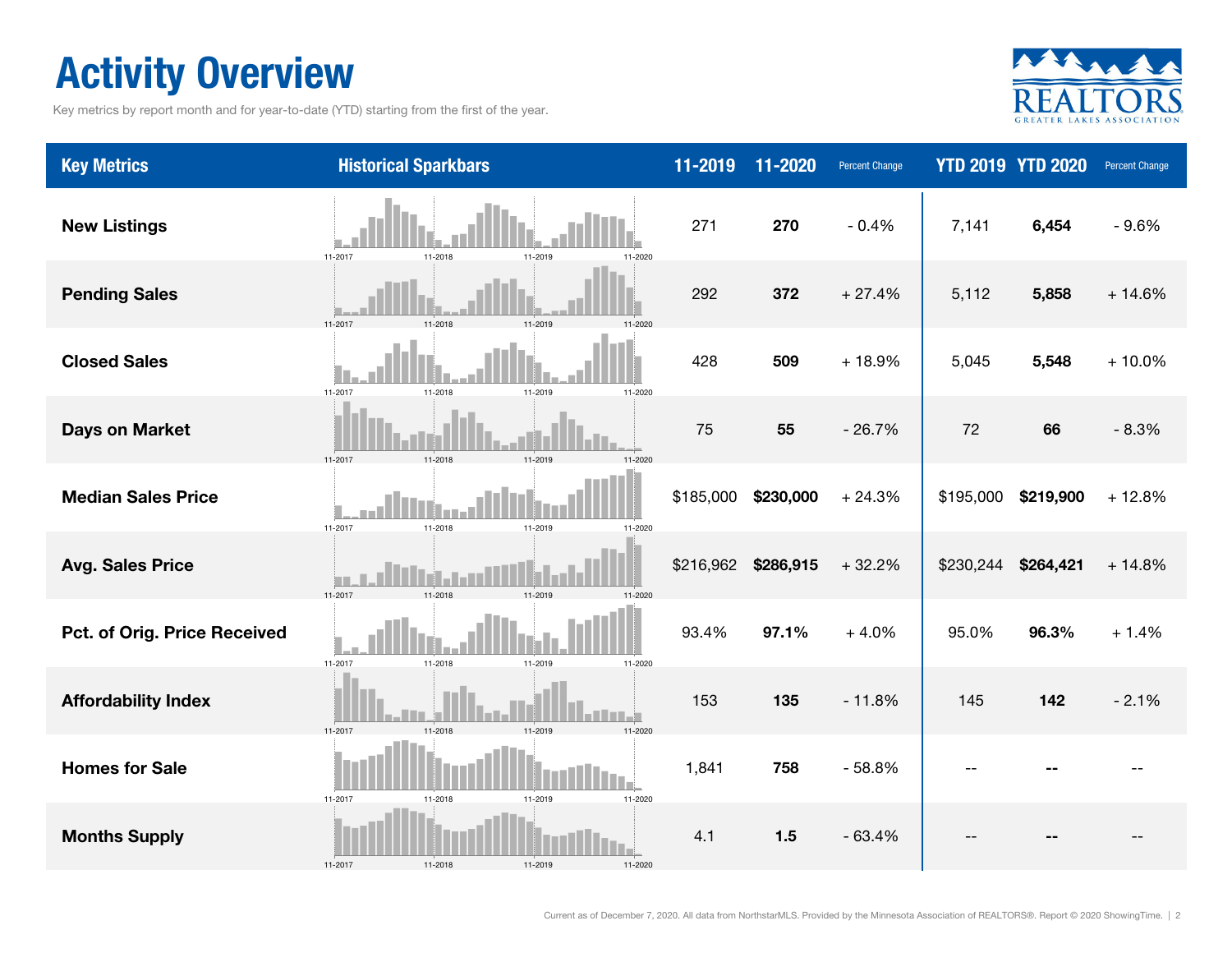# New Listings

A count of the properties that have been newly listed on the market in a given month.





| 7,255   | 7,141   | 6,454   |
|---------|---------|---------|
|         |         |         |
| $-1.5%$ | $-1.6%$ | $-9.6%$ |
| 2018    | 2019    | 2020    |

| <b>New Listings</b> |     | <b>Prior Year</b> | <b>Percent Change</b> |
|---------------------|-----|-------------------|-----------------------|
| December 2019       | 186 | 204               | $-8.8%$               |
| January 2020        | 322 | 386               | -16.6%                |
| February 2020       | 407 | 409               | $-0.5%$               |
| March 2020          | 630 | 586               | $+7.5%$               |
| April 2020          | 602 | 812               | $-25.9%$              |
| May 2020            | 819 | 991               | $-17.4%$              |
| June 2020           | 782 | 958               | $-18.4%$              |
| <b>July 2020</b>    | 729 | 867               | $-15.9%$              |
| August 2020         | 741 | 745               | $-0.5%$               |
| September 2020      | 694 | 626               | $+10.9%$              |
| October 2020        | 458 | 490               | $-6.5%$               |
| November 2020       | 270 | 271               | $-0.4\%$              |
| 12-Month Avg        | 553 | 612               | $-9.6%$               |

### Historical New Listings by Month

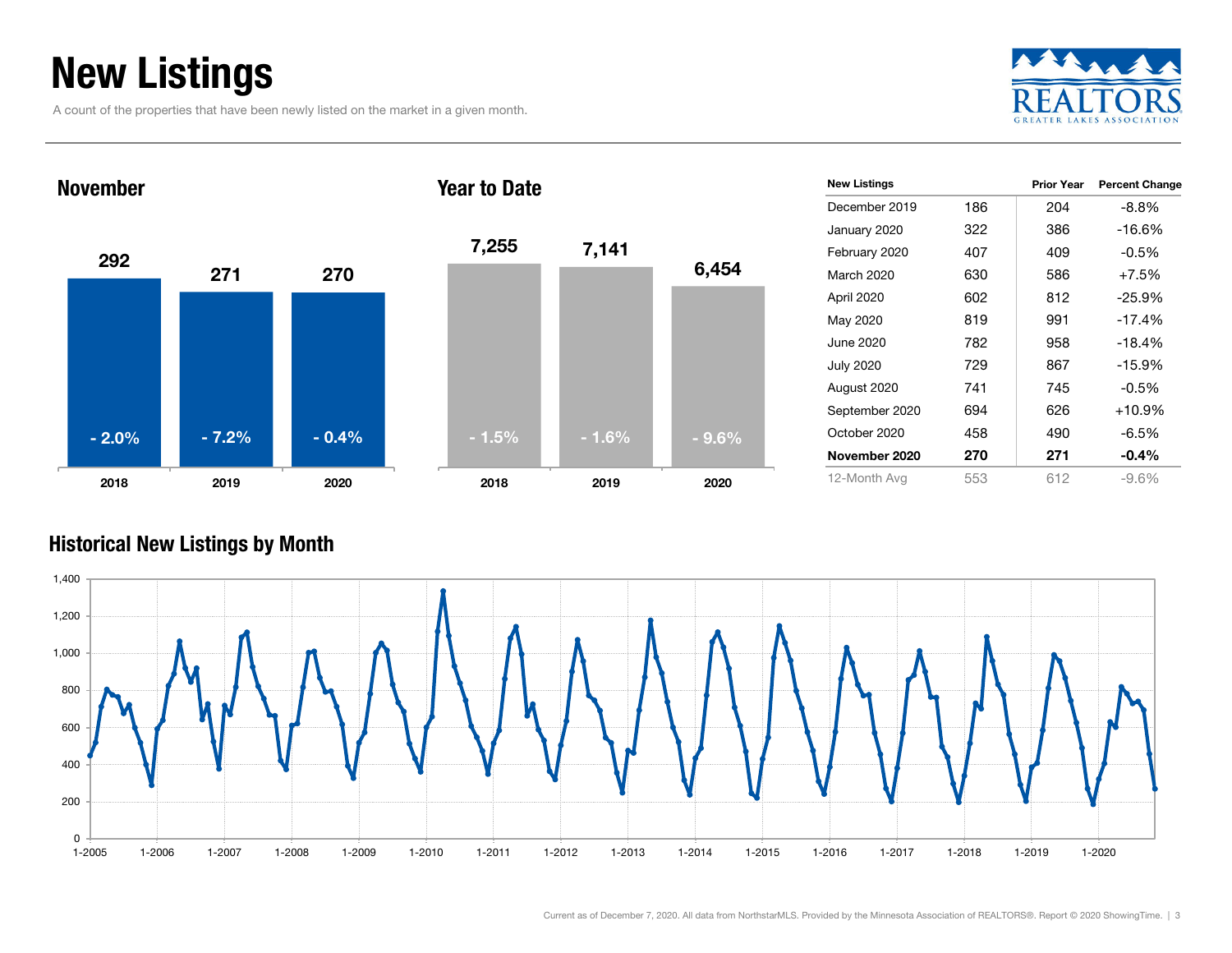### Pending Sales

A count of the properties on which offers have been accepted in a given month.





| <b>Pending Sales</b> |     | <b>Prior Year</b> | <b>Percent Change</b> |
|----------------------|-----|-------------------|-----------------------|
| December 2019        | 227 | 246               | $-7.7\%$              |
| January 2020         | 256 | 243               | $+5.3%$               |
| February 2020        | 262 | 280               | $-6.4\%$              |
| March 2020           | 383 | 379               | $+1.1\%$              |
| April 2020           | 409 | 511               | $-20.0\%$             |
| May 2020             | 640 | 585               | $+9.4%$               |
| June 2020            | 781 | 646               | $+20.9%$              |
| <b>July 2020</b>     | 798 | 584               | $+36.6%$              |
| August 2020          | 729 | 642               | $+13.6%$              |
| September 2020       | 689 | 517               | $+33.3%$              |
| October 2020         | 539 | 433               | $+24.5%$              |
| November 2020        | 372 | 292               | $+27.4%$              |
| 12-Month Avg         | 507 | 447               | +13.4%                |

### Historical Pending Sales by Month

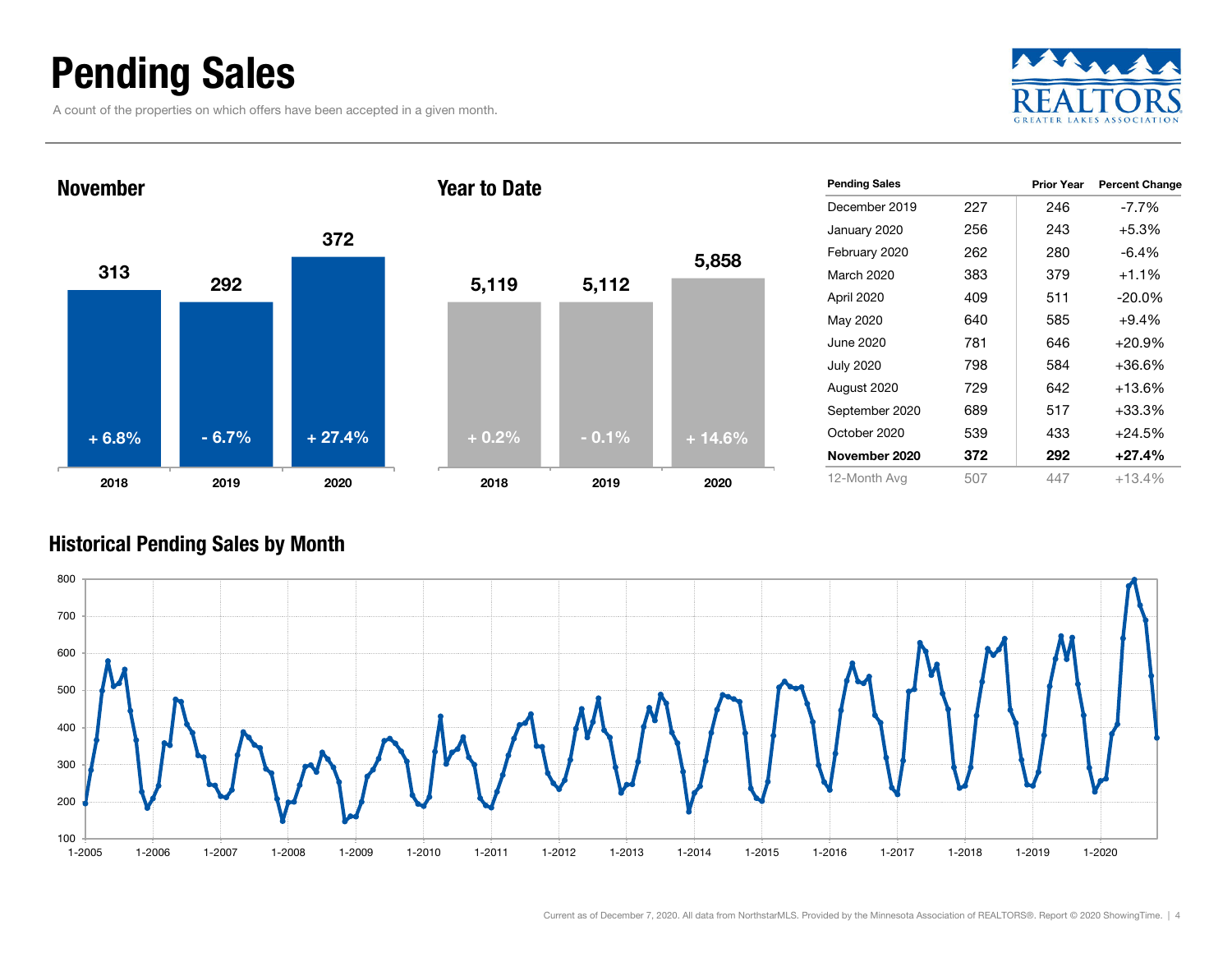### Closed Sales

A count of the actual sales that closed in a given month.





| <b>Closed Sales</b> |     | <b>Prior Year</b> | <b>Percent Change</b> |
|---------------------|-----|-------------------|-----------------------|
|                     |     |                   |                       |
| December 2019       | 304 | 292               | $+4.1%$               |
| January 2020        | 239 | 215               | $+11.2%$              |
| February 2020       | 192 | 227               | $-15.4%$              |
| March 2020          | 267 | 278               | $-4.0\%$              |
| April 2020          | 332 | 351               | $-5.4\%$              |
| May 2020            | 454 | 551               | $-17.6%$              |
| June 2020           | 682 | 612               | $+11.4%$              |
| <b>July 2020</b>    | 798 | 592               | $+34.8%$              |
| August 2020         | 669 | 685               | $-2.3\%$              |
| September 2020      | 685 | 587               | $+16.7%$              |
| October 2020        | 721 | 519               | +38.9%                |
| November 2020       | 509 | 428               | +18.9%                |
| 12-Month Avg        | 488 | 445               | $+9.7%$               |

### Historical Closed Sales by Month

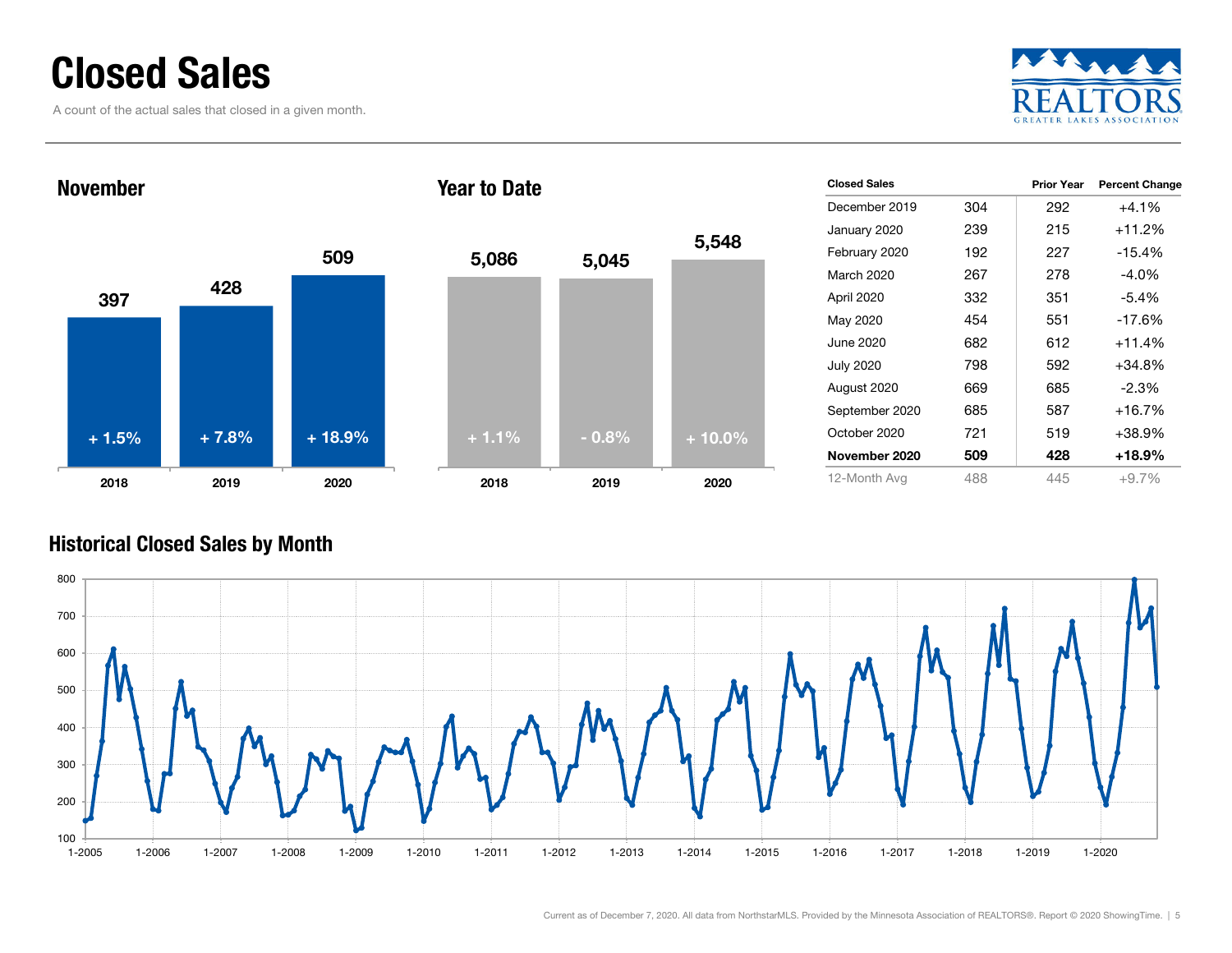# Days on Market Until Sale

Average number of days between when a property is listed and when an offer is accepted in a given month.





| Days on Market   |    | <b>Prior Year</b> | <b>Percent Change</b> |
|------------------|----|-------------------|-----------------------|
|                  |    |                   |                       |
| December 2019    | 68 | 83                | $-18.1%$              |
| January 2020     | 84 | 99                | $-15.2%$              |
| February 2020    | 97 | 90                | $+7.8\%$              |
| March 2020       | 88 | 96                | $-8.3\%$              |
| April 2020       | 81 | 84                | $-3.6\%$              |
| May 2020         | 64 | 74                | $-13.5%$              |
| June 2020        | 71 | 63                | $+12.7%$              |
| <b>July 2020</b> | 68 | 58                | $+17.2%$              |
| August 2020      | 61 | 61                | $0.0\%$               |
| September 2020   | 55 | 68                | $-19.1%$              |
| October 2020     | 54 | 73                | $-26.0\%$             |
| November 2020    | 55 | 75                | $-26.7\%$             |
| 12-Month Avg     | 70 | 77                | $-9.1\%$              |

### Historical Days on Market Until Sale by Month

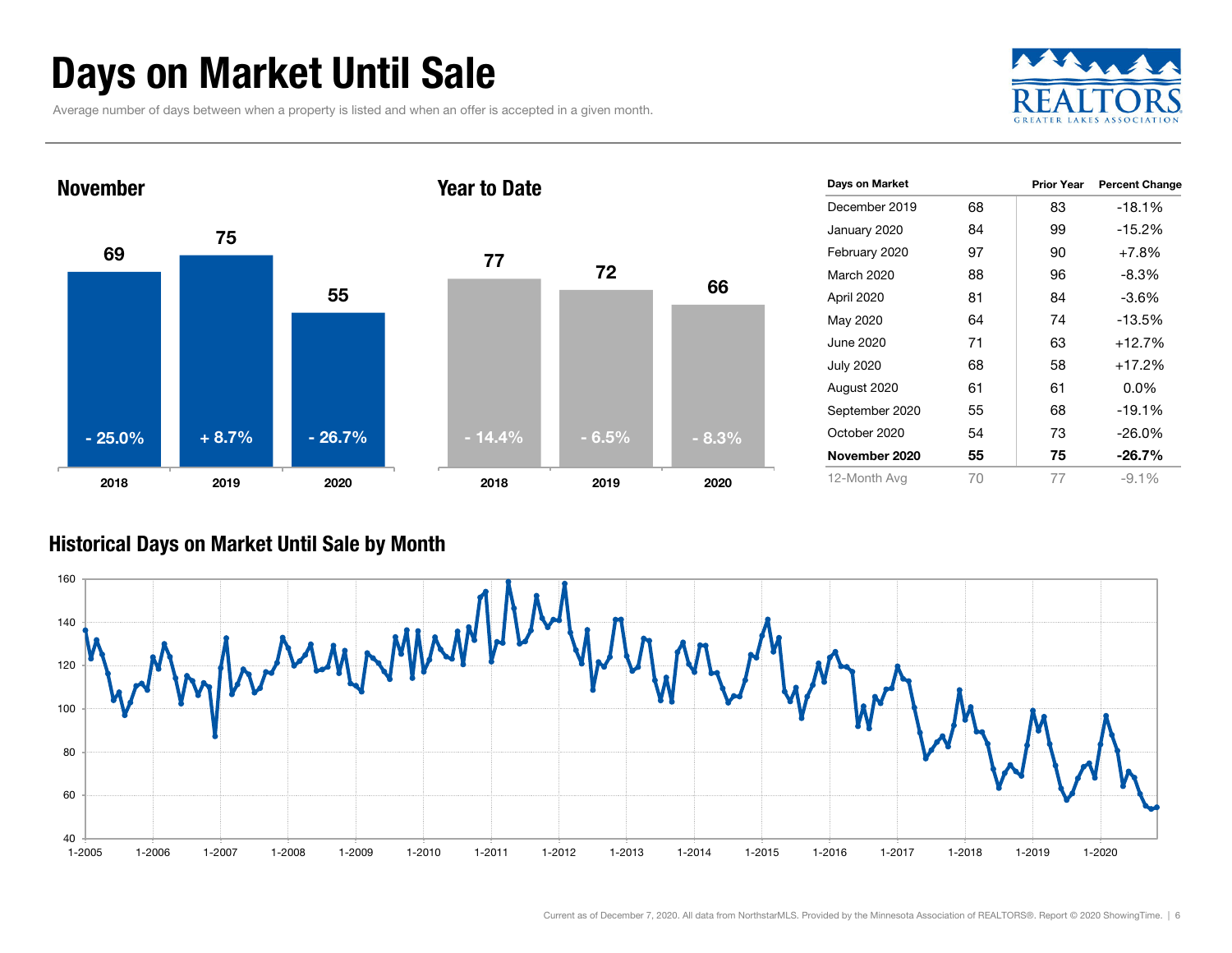### Median Sales Price

Point at which half of the sales sold for more and half sold for less, not accounting for seller concessions, in a given month.



#### November





| <b>Median Sales Price</b> |           | <b>Prior Year</b> | <b>Percent Change</b> |
|---------------------------|-----------|-------------------|-----------------------|
| December 2019             | \$179,950 | \$170,000         | $+5.9%$               |
| January 2020              | \$177,000 | \$171,250         | $+3.4%$               |
| February 2020             | \$178,250 | \$167,000         | $+6.7%$               |
| March 2020                | \$195,000 | \$175,000         | +11.4%                |
| April 2020                | \$202,500 | \$190,750         | $+6.2%$               |
| May 2020                  | \$220,000 | \$200,825         | $+9.5%$               |
| June 2020                 | \$219,000 | \$197,250         | +11.0%                |
| <b>July 2020</b>          | \$220,000 | \$207,000         | $+6.3%$               |
| August 2020               | \$225,500 | \$197,500         | +14.2%                |
| September 2020            | \$225,000 | \$195,000         | +15.4%                |
| October 2020              | \$235,000 | \$203,000         | +15.8%                |
| November 2020             | \$230,000 | \$185,000         | +24.3%                |
| 12-Month Avg              | \$208,933 | \$188,298         | +11.0%                |

### Historical Median Sales Price by Month

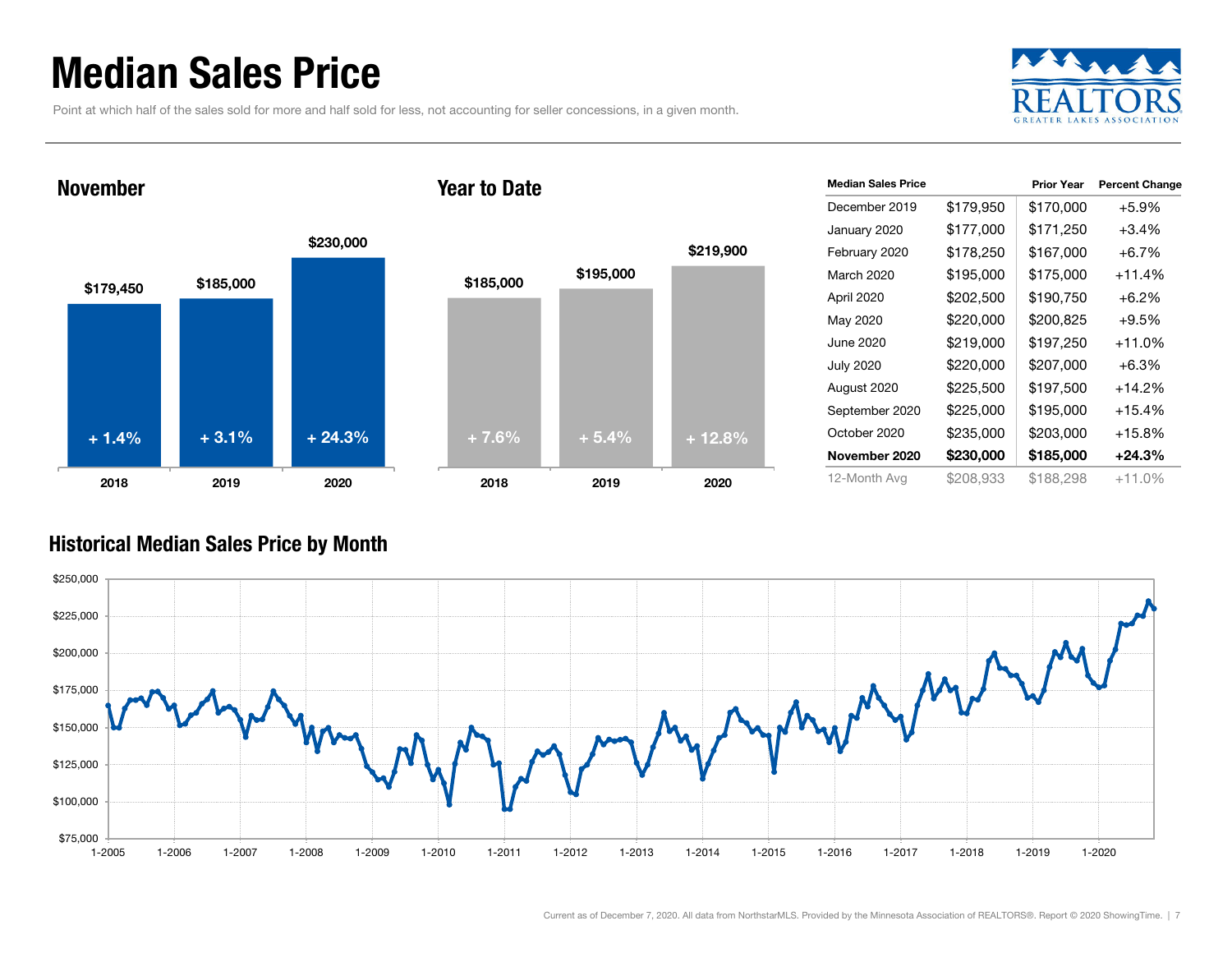### Average Sales Price

Average sales price for all closed sales, not accounting for seller concessions, in a given month.



November

#### Year to Date



| Avg. Sales Price |           | <b>Prior Year</b> | <b>Percent Change</b> |
|------------------|-----------|-------------------|-----------------------|
| December 2019    | \$234,326 | \$199,196         | +17.6%                |
| January 2020     | \$208,264 | \$216,314         | $-3.7%$               |
| February 2020    | \$213,290 | \$202,600         | $+5.3%$               |
| March 2020       | \$235,337 | \$214,046         | $+9.9\%$              |
| April 2020       | \$215,369 | \$214,084         | $+0.6\%$              |
| May 2020         | \$252,317 | \$230,662         | $+9.4\%$              |
| June 2020        | \$250,248 | \$231,669         | $+8.0\%$              |
| <b>July 2020</b> | \$278,411 | \$235,145         | $+18.4%$              |
| August 2020      | \$276,051 | \$237,260         | $+16.3%$              |
| September 2020   | \$265,988 | \$242,794         | $+9.6%$               |
| October 2020     | \$307,488 | \$247,605         | $+24.2%$              |
| November 2020    | \$286,915 | \$216,962         | $+32.2\%$             |
| 12-Month Avg     | \$252,000 | \$224,028         | $+12.5%$              |

### Historical Average Sales Price by Month

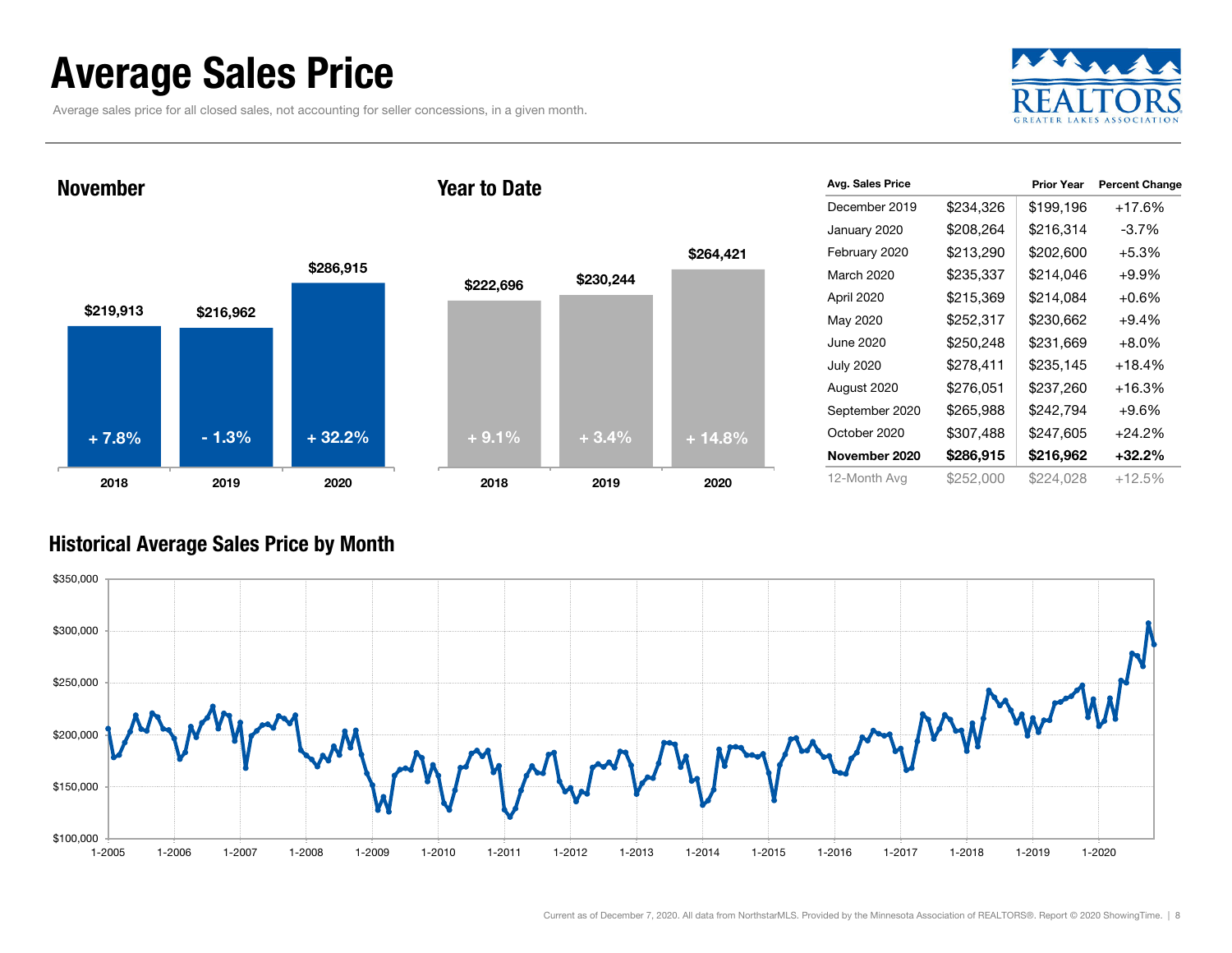# Percent of Original List Price Received

Percentage found when dividing a property's sales price by its original list price, then taking the average for all properties sold in a given month, not accounting for seller concessions.



93.8% 93.4% 97.1% 2018 2019 2020 November94.7% 95.0% 96.3% 2018 2019 2020 Year to Date- 0.1% $\%$  - 0.4% + 4.0% + 0.9% + 0.3% + 1.4%

| Pct. of Orig. Price Received |       | <b>Prior Year</b> | <b>Percent Change</b> |
|------------------------------|-------|-------------------|-----------------------|
| December 2019                | 94.4% | 92.7%             | $+1.8%$               |
| January 2020                 | 93.7% | 92.5%             | +1.3%                 |
| February 2020                | 92.5% | 93.3%             | $-0.9%$               |
| March 2020                   | 95.9% | 94.5%             | $+1.5%$               |
| April 2020                   | 95.3% | 95.5%             | $-0.2%$               |
| May 2020                     | 95.8% | 96.5%             | $-0.7%$               |
| June 2020                    | 96.3% | 96.3%             | $0.0\%$               |
| July 2020                    | 96.3% | 96.1%             | $+0.2%$               |
| August 2020                  | 96.7% | 95.7%             | $+1.0%$               |
| September 2020               | 97.1% | 94.2%             | $+3.1%$               |
| October 2020                 | 97.5% | 94.0%             | $+3.7%$               |
| November 2020                | 97.1% | 93.4%             | $+4.0%$               |
| 12-Month Avg                 | 95.7% | 94.6%             | $+1.2%$               |

### Historical Percent of Original List Price Received by Month

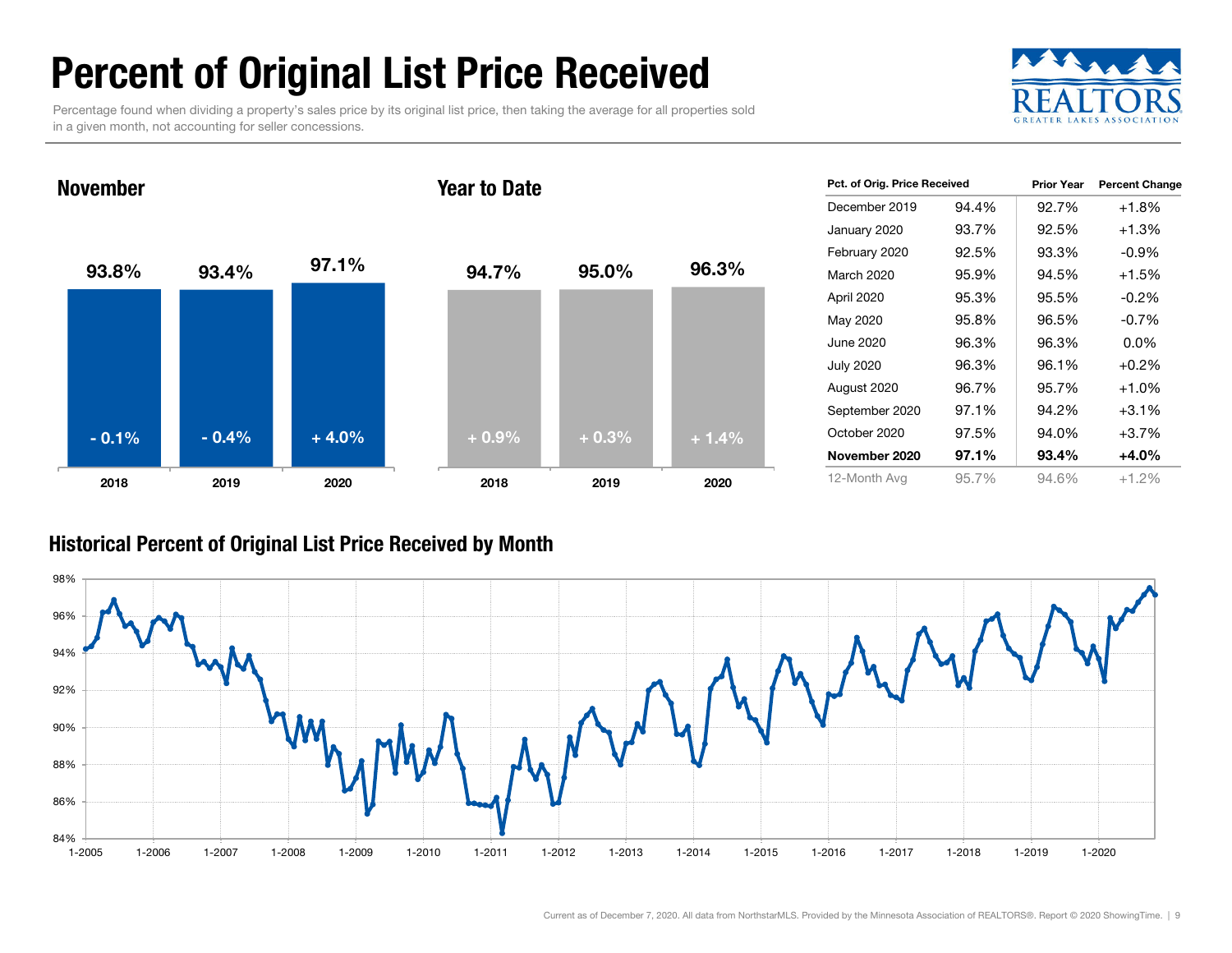# Housing Affordability Index

This index measures housing affordability for the region. For example, an index of 120 means the median household income is 120% of what is necessary to qualify for the median-priced home under prevailing interest rates. A higher number means greater affordability.



#### 1361531352018 2019 2020 November131145 1422018 2019 2020 Year to Date- 13.9% $+12.5\%$  - 11.8% - 19.1% + 10.7% - 2.1%

| <b>Affordability Index</b> |     | <b>Prior Year</b> | <b>Percent Change</b> |
|----------------------------|-----|-------------------|-----------------------|
| December 2019              | 157 | 155               | $+1.3%$               |
| January 2020               | 164 | 154               | $+6.5%$               |
| February 2020              | 164 | 160               | $+2.5%$               |
| March 2020                 | 145 | 154               | $-5.8%$               |
| April 2020                 | 146 | 142               | $+2.8%$               |
| May 2020                   | 134 | 135               | $-0.7%$               |
| June 2020                  | 137 | 137               | $0.0\%$               |
| <b>July 2020</b>           | 138 | 134               | $+3.0%$               |
| August 2020                | 136 | 147               | -7.5%                 |
| September 2020             | 136 | 147               | $-7.5\%$              |
| October 2020               | 132 | 143               | $-7.7\%$              |
| November 2020              | 135 | 153               | -11.8%                |
| 12-Month Avg               | 144 | 147               | $-2.0\%$              |

### Historical Housing Affordability Index by Mont h

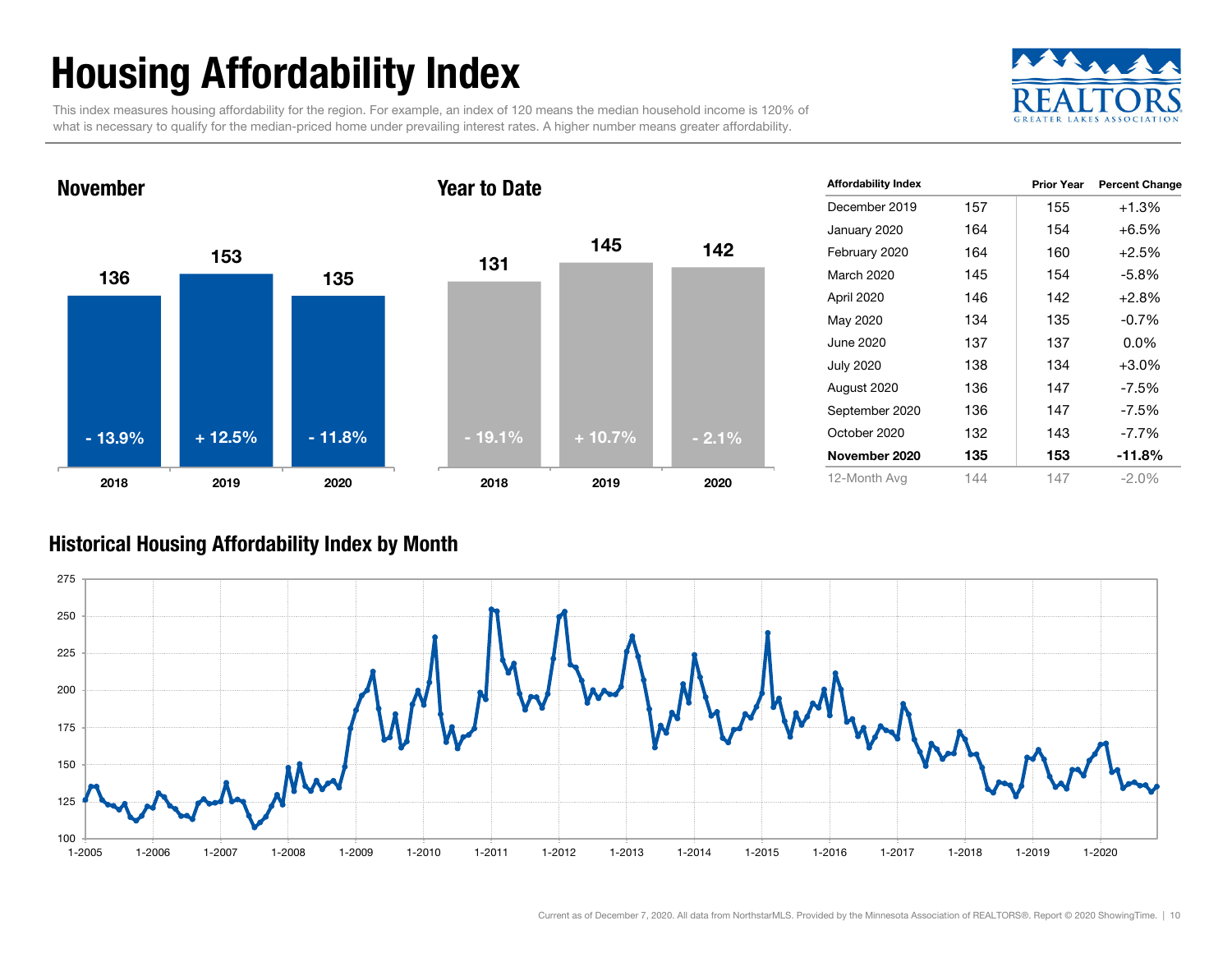### Inventory of Homes for Sale

The number of properties available for sale in active status at the end of a given month.





#### Historical Inventory of Homes for Sale by Month

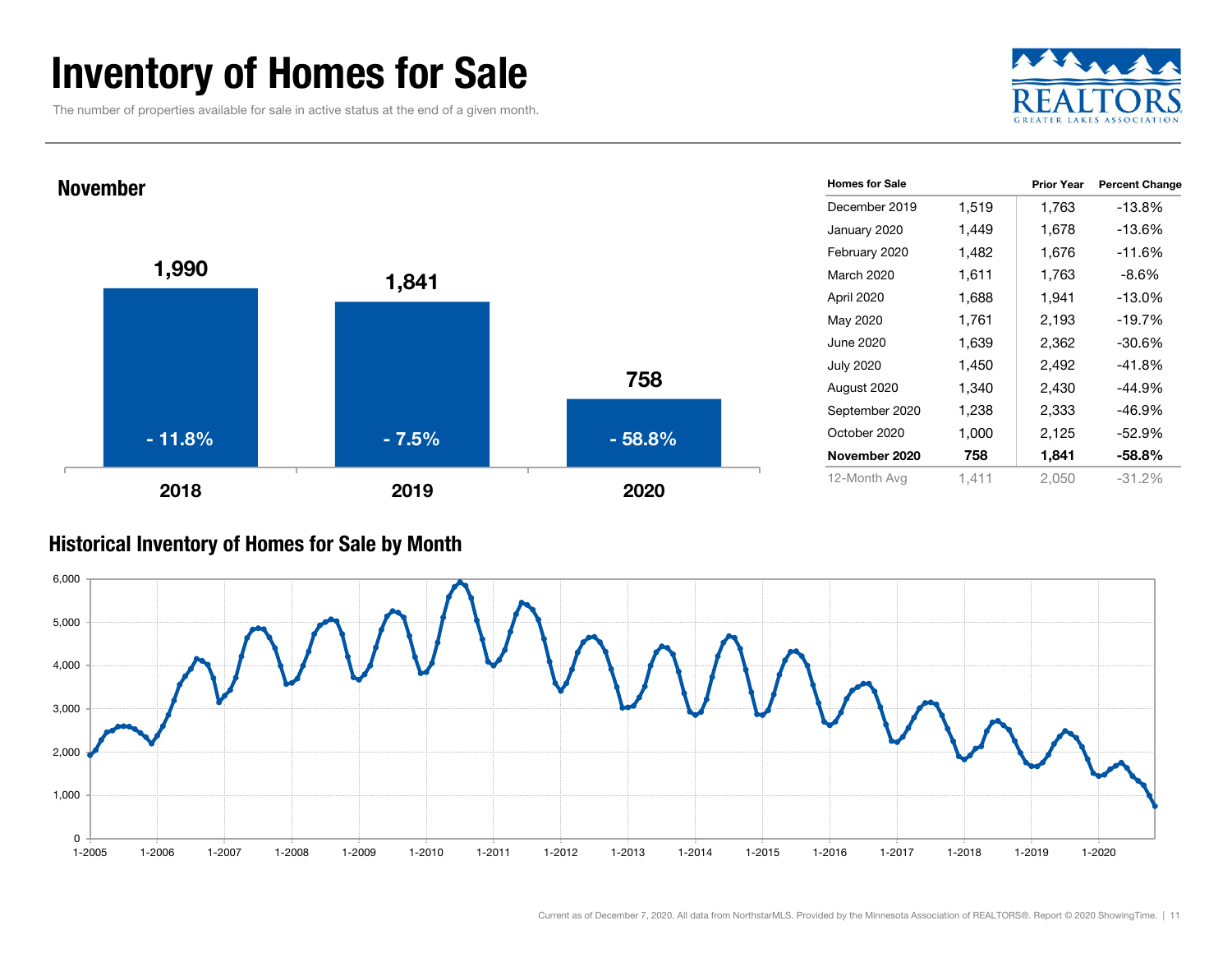# Months Supply of Inventory

The inventory of homes for sale at the end of a given month, divided by the average monthly pending sales from the last 12 months.





#### Historical Months Supply of Inventory by Month